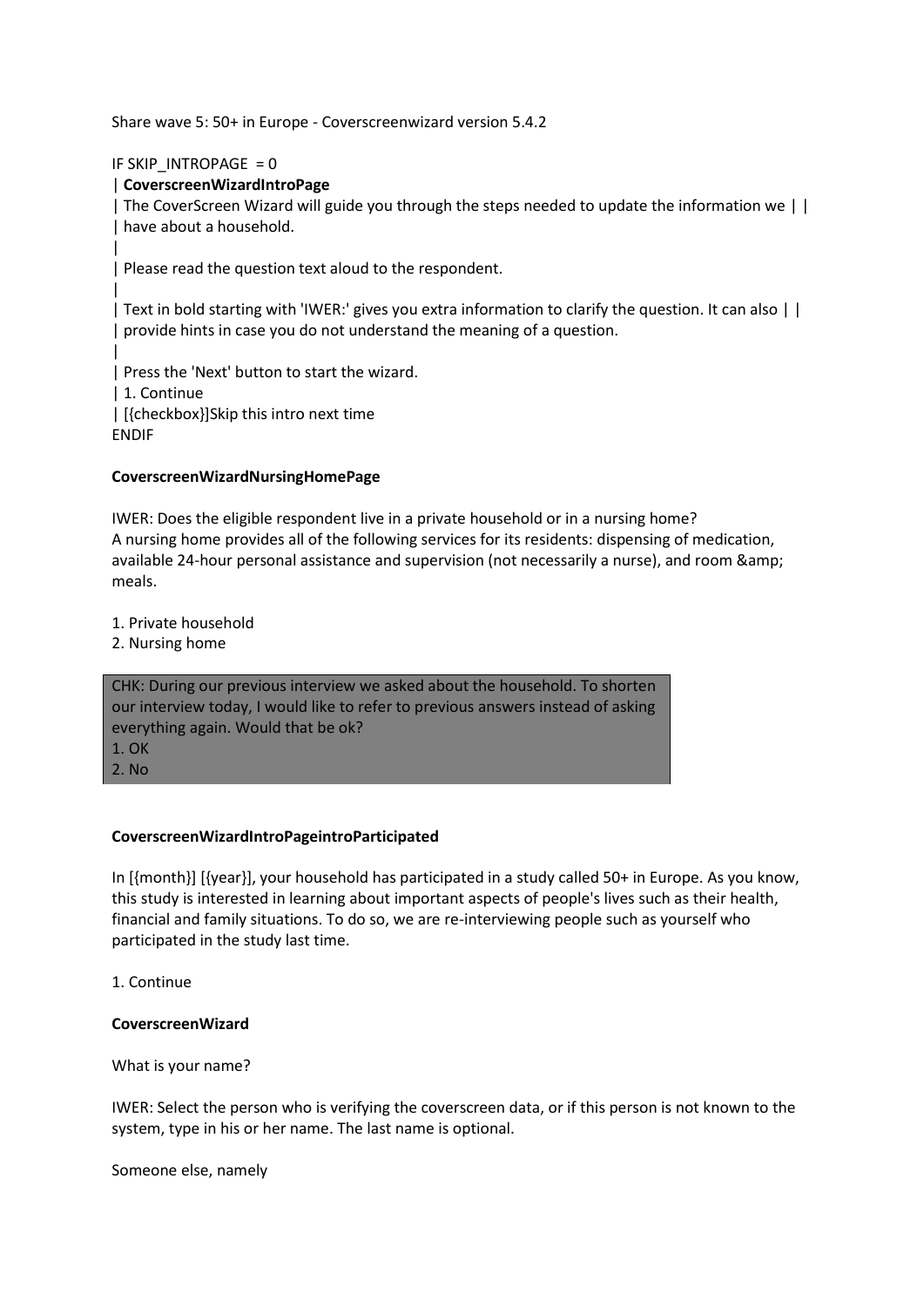1. [{name of respondent}] [{number of respondents not checked}].[{name of respondent}] [{number of respondents not checked + 1}]Someone else, namely

First name Last name (optional)

\_\_\_\_\_\_\_ \_\_\_\_\_\_\_\_

New Entry Notify: Please note

Before you continue, verify with the respondent that the other household members ([{members of household}]) live or once lived in this household.

If none of these persons have lived here, you have probably selected a wrong household. In that case you should not continue.

1. OK 2. Cancel

LOOP cnt: = 1 TO NUMBER OF PRELOADED HOUSEHOLD MEMBERS

| IF SelectRespondent IN PreloadedRespondents

## | | **CoverscreenWizardRespondentConfirmationPage**

| | Do you (still) live in this household?

| | [IF SelectRespondent = CVRespondent {"Do you"} ELSE {"Does"

| | RespondentFirstName} ENDIF] (still) live in this household?

| | 1. Yes

| | 5. No

| | 6. Has moved out

| | 7. Never lived here

|  $\|$  | [IF NOT(SelectRespondent = CVRespondent) {"8. is deceased "}} ]

 $\perp$ 

| | CHK: (confirmLiving = 6 AND NobodyElseInHousehold) "[

| | None of the original household members live at the current address anymore.

| | In case everybody moved to (an)other address(es), first move the household to a new address | | before doing the coverscreen.

| | If all household members deceased, cancel the coverscreen interview and register contact code

| | 301 - deceased for the "household as whole".

|                                                                                                                       | ٠<br>٠ |  |
|-----------------------------------------------------------------------------------------------------------------------|--------|--|
| <b>Contract Contract Contract Contract Contract Contract Contract Contract Contract Contract Contract Contract Co</b> |        |  |

 $| \ \ |$ 

| | CHK: (confirmLiving = 7 AND NobodyElseInHousehold) [

| | None of the known household members live here. You might not be a the right address. | | Cancel

| | this coverscreen and try to retrieve the correct address information for this household.

| | ]

 $\perp$ | | IF (SelectRespondentIsDeceased)

| | | **CoverscreenWizardRespondentConfirmationPage:SORRY**

| | | I am sorry to hear that [{name of respondent}] deceased.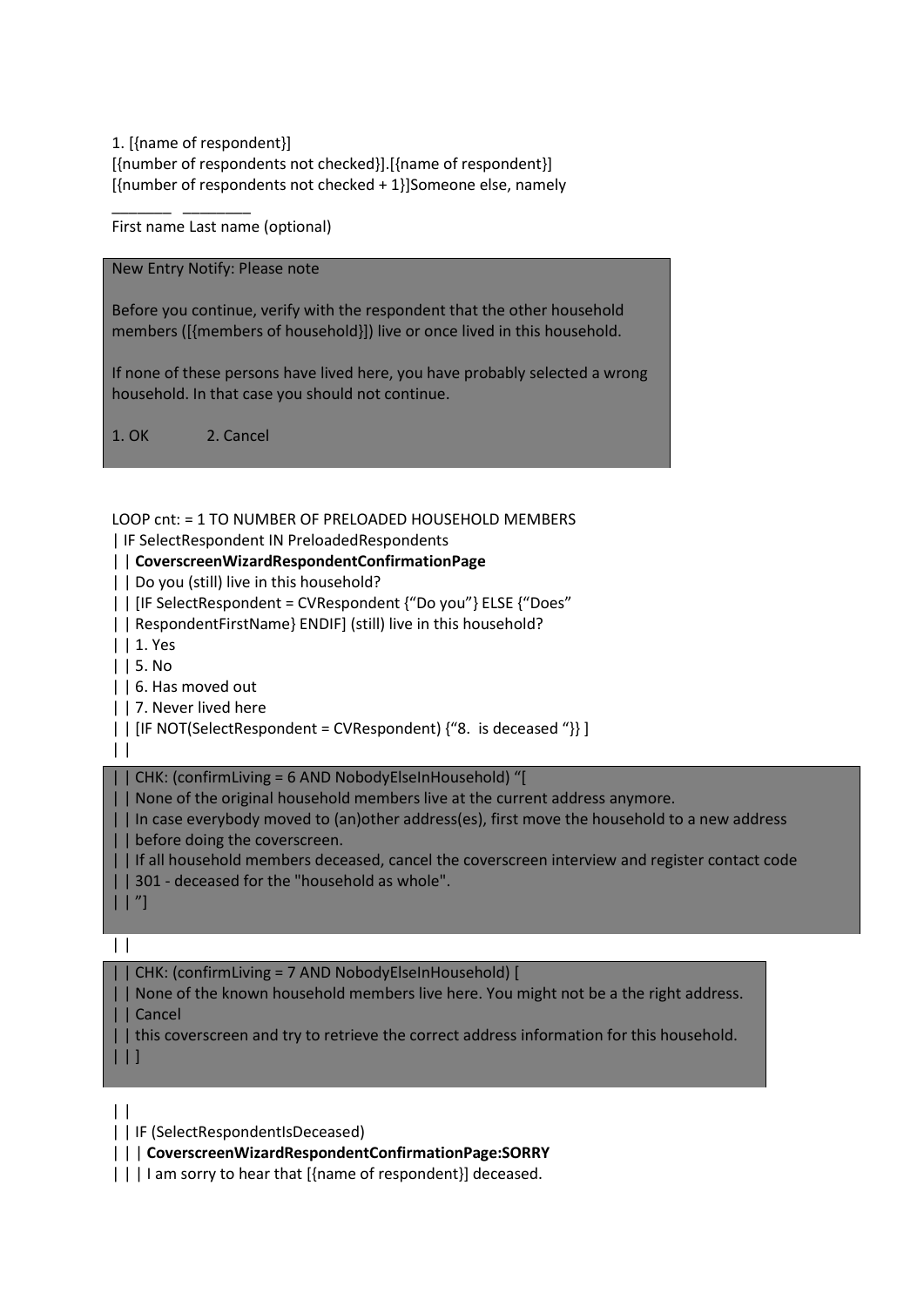$| | |$ | | | I need to ask a few questions about [{name of respondent}] to make sure we have the correct | | | information about the deceased. | | | 1. Continue  $| | | |$ | | ENDIF  $\perp$ | | **CoverscreenWizardRespondentConfirmationPage:NAME** | | Is your name spelled correctly? ([{name of respondent}] / ([{lastname}])  $\perp$ | | IWER: If the name is spelled wrong, you can type in the corrected name. The last name is | | optional.  $\perp$ | | 1. Yes, the name is correct | | 5. No, the name is spelled differently | | \_\_\_\_\_\_\_\_\_\_ \_\_\_\_\_\_\_\_\_\_\_\_\_\_ | | First name Last name (optional)  $\|$ | | **CoverscreenWizardRespondentConfirmationPage:GENDER** | | (Observe) | | Iwer: note sex of respondent from observation (ask if unsure). | | 1. Yes, the sex is correct | | 5. No, the sex is incorrect | | The sex is [{genderselectbox}] | | 9. I don't know / refusal | | IF NOT (SelectRespondent = CVRespondent) | | | CoverscreenWizardRespondentConfirmationPage:RELATION\_TO\_CV\_R | | | Looking at card 1, what is ^FL\_HIS\_HER relationship to you? | | | By "parent-in-law" we mean the parent of a co residing partner, other parents-in-law (e.g. | | | parents of former partners) are to be coded as "other relatives". | | | | | | 1. spouse or partner | | | 2. spouse or partner | | | 3. child | | | 4. child-in-law | | | 5. parent | | | 6. parent-in-law | | | 7. sibling | | | 8. grandchild  $|| \cdot ||$  9. Other relative (specify)  $\vert \vert$  | 10. Other non-relative (specify) | | | 11. ex-spouse or ex-partner | | ENDIF  $\perp$ | | IWER: Please confirm [{name of respondent}] is the respondent's [{relation}] | | | | This is correct

| | This is incorrect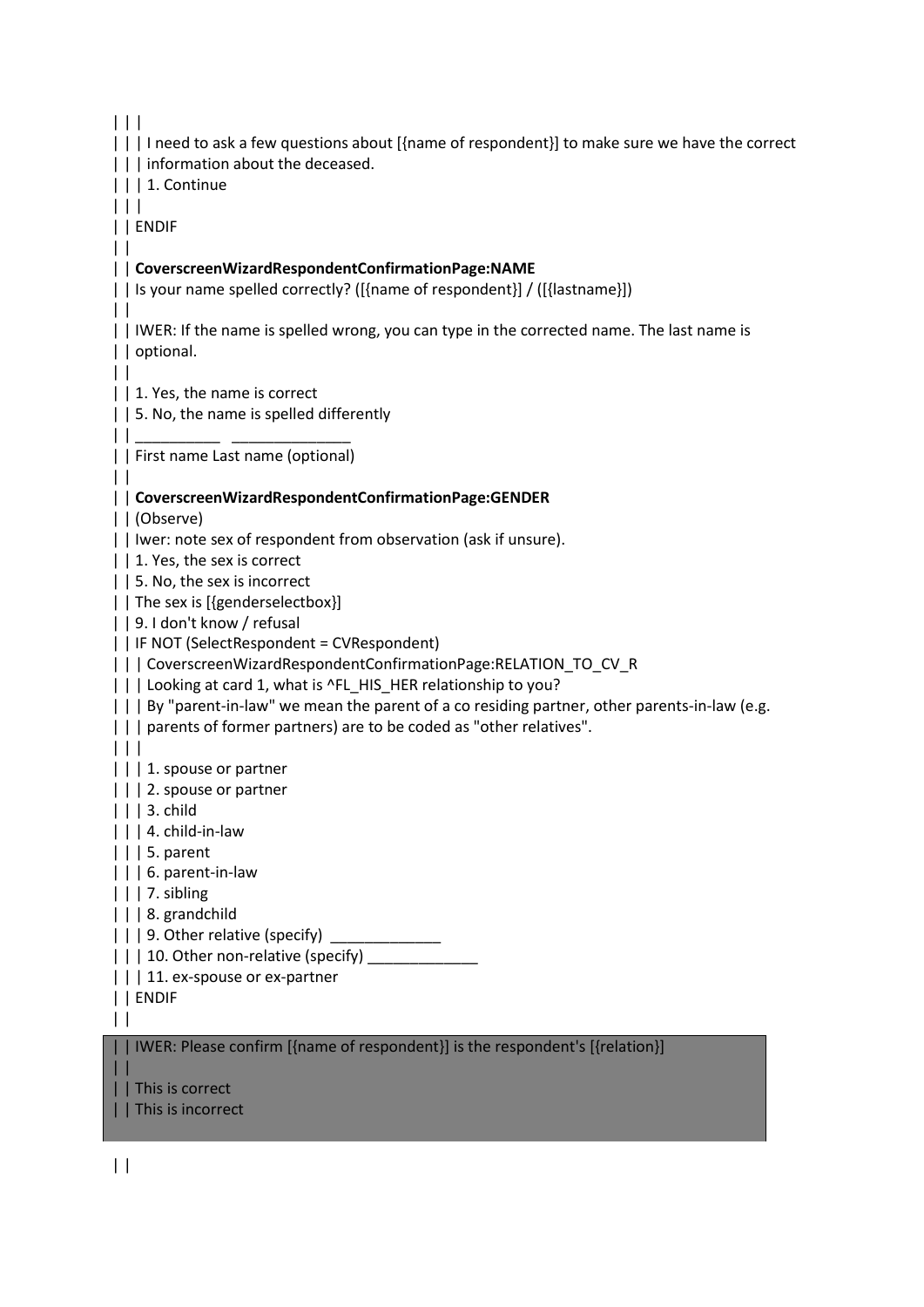| | **CoverscreenWizardRespondentConfirmationPage:BIRTH** | | [{name of respondent}] [{verb}] in [{month}] [{year}]. Is that correct? | | IWER: If the month and/or year of birth are incorrect, you can fill in the corrected month and | | year of birth. If the respondent refuses to give a birthdate please make an estimation. If this fails | | select 'Don't know/Refusal'  $\vert \vert$ | | 1. Yes, the month and year of birth are both correct. | | 5. No, the month and/or year of birth are incorrect. | | The month of birth is | | The year of birth is | | 9. I don't know / refusal | | | | Does anyone else live in this household?  $\mathbf{||}$ | | IF CoverscreenWizardRespondentConfirmationPage:IS\_LIVING = 6 | | | **CoverscreenWizard** | | | In which month and year did [{name of respondent}] move out? | | | Month [{monthselectbox}] | | | Year \_\_\_\_\_\_\_\_\_\_\_ | | ENDIF  $\perp$  $| |$ | | IF CoverscreenWizardRespondentConfirmationPage:IS\_LIVING = 6 | | | **CoverscreenWizard** | | | May I ask why [{name of respondent}] left the household? Was it because... | | | Read out options below | | ENDIF  $\vert \vert$ | | (a nursing home provides all of the following services for its residents: dispensing of medication, | | available 24-hour personal assistance and supervision (not necessarily a nurse), and room & amp; | | meals.)  $| |$ | | 1. The relationship with a household member ended | | 2. [{name of respondent}] moved to a nursing or residential home | | 3. For some other reason  $\perp$ | | IF (Interview in nursinghome) | | | **CoverscreenWizardNursingHomeOthersPage** | | | | | | I know this might be difficult to talk about. Has anyone who was a member of your household | | | in [{month}] [{year}] died?  $| | | |$ | | | IWER: If none of the members of the former household is mentioned, select option 5. | | | | | | 1. Yes, somebody from the household in [{month}] [{year}] died | | | [ {list of other members in household} ] | | | | | | | 5. No, nobody who was a member of the household in [{month}] [{year}] died | | | | | | LOOP cnt: = 1 TO NUMBER OF OTHER DIED RESPONDENTS | | | | CoverscreenWizardRespondentConfirmationPage:SORRY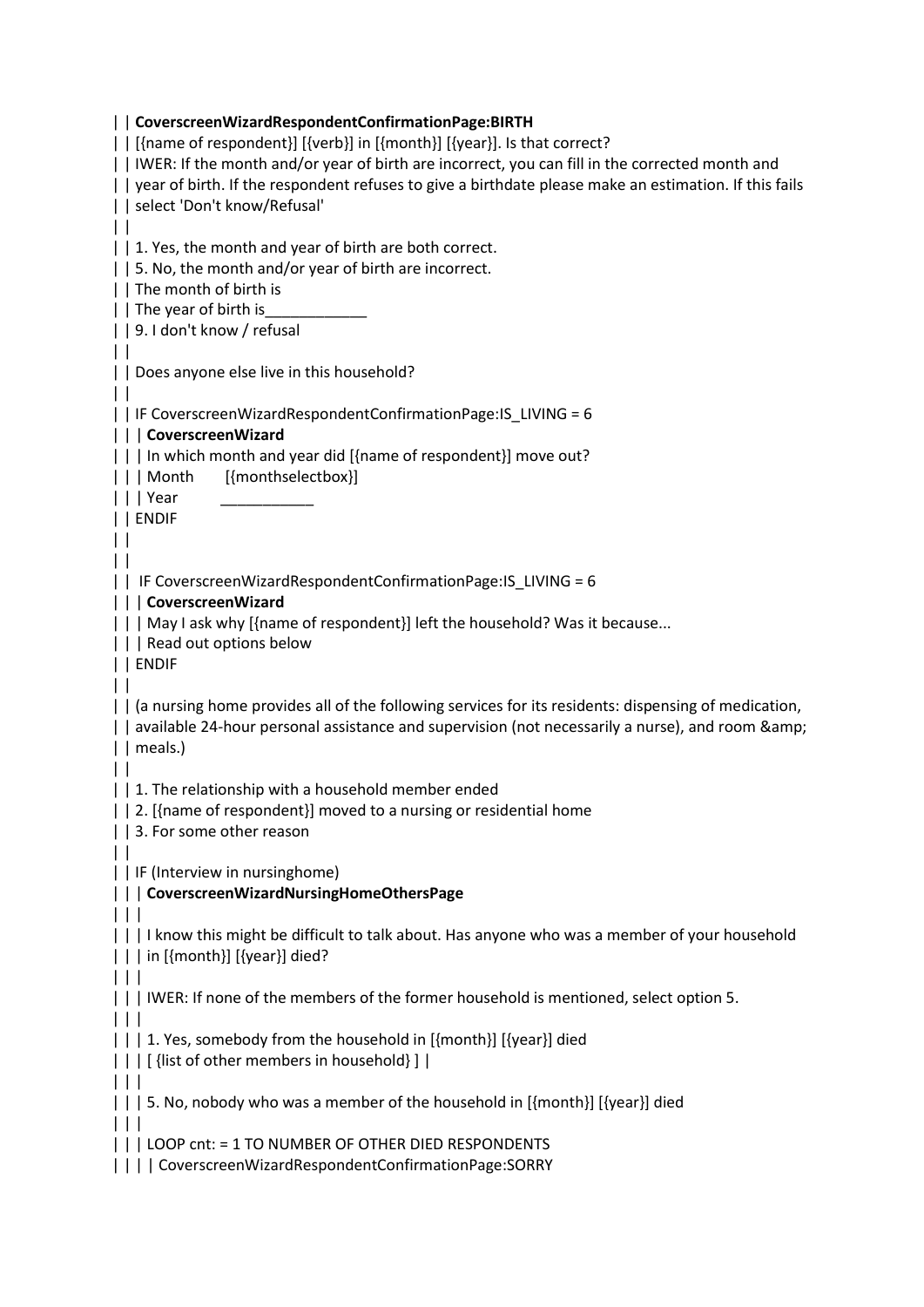|  | I am sorry to hear that [{name of respondent}] deceased.                                                                                                                                                                                                                                              |
|--|-------------------------------------------------------------------------------------------------------------------------------------------------------------------------------------------------------------------------------------------------------------------------------------------------------|
|  | I need to ask a few questions about [{name of respondent}] to make sure we have the correct<br>information about the deceased.                                                                                                                                                                        |
|  | 1. Continue<br>CoverscreenWizardRespondentConfirmationPage:NAME<br>[Is the name of [{name of respondent}] / [{lastname of respondent}]spelled correctly?                                                                                                                                              |
|  | IWER: If the name is spelled wrong, you can type in the corrected name. The last name is<br>optional.                                                                                                                                                                                                 |
|  | 1. Yes, the name is correct<br>  5. No, the name is spelled differently                                                                                                                                                                                                                               |
|  | First name Last name (optional)                                                                                                                                                                                                                                                                       |
|  | CoverscreenWizardRespondentConfirmationPage:GENDER<br>Is [{name of respondent}] [{gender}]?<br>IWER: Note sex of respondent from the name (ask if unsure).<br>1. Male<br>2. Female                                                                                                                    |
|  | CoverscreenWizardRespondentConfirmationPage:RELATION_TO_CV_R<br>Looking at card 1, what was ^FL_HIS_HER relationship to you?<br>    By "parent-in-law" we mean the parent of a co residing partner, other parents-in-law (e.g.<br>  parents of former partners) are to be coded as "other relatives". |
|  | 1. spouse or partner<br>2. spouse or partner<br>3. child                                                                                                                                                                                                                                              |
|  | 4. child-in-law<br>$\vert \vert \vert$   5. parent                                                                                                                                                                                                                                                    |
|  | 6. parent-in-law<br>7. sibling<br>8. grandchild                                                                                                                                                                                                                                                       |
|  | 9. Other relative (specify)                                                                                                                                                                                                                                                                           |
|  | 10. Other non-relative (specify) __<br>11. ex-spouse or ex-partner                                                                                                                                                                                                                                    |
|  | IWER: Please confirm [{name of respondent}] is the respondent's [{relation}]                                                                                                                                                                                                                          |
|  | This is correct<br>This is incorrect                                                                                                                                                                                                                                                                  |
|  | CoverscreenWizardRespondentConfirmationPage:BIRTH                                                                                                                                                                                                                                                     |
|  | [{name of respondent}] [{verb}] in [{month}] [{year}]. Is that correct?                                                                                                                                                                                                                               |

| | | |

| | | | 1.Yes, the month and year of birth are both correct.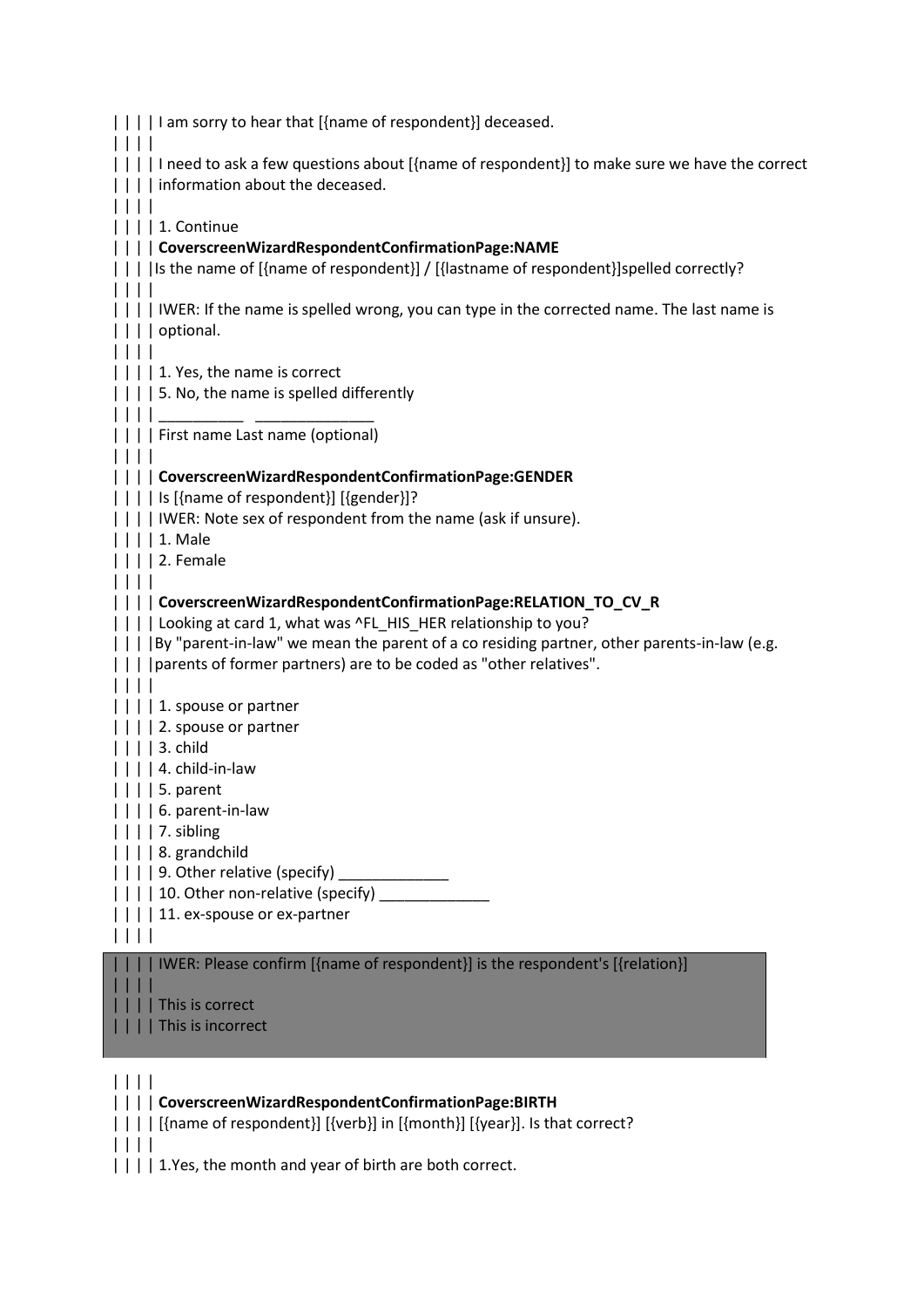| | | | 5.No, the month and/or year of birth are incorrect. | | | | The month of birth is [{monthselectbox}]  $|| \cdot || \cdot ||$  The year of birth is | | | | 9.I don't know / refusal | | | | | | | | **CoverscreenWizardRespondentConfirmationPage:WHEN\_DECEASED** | | | | When did [{name of respondent}] die? Can you tell me the month and year? | | | | | | | | Month [{monthselectbox}] | | | | Year \_\_\_\_\_\_\_\_\_\_\_ | | | ENDLOOP | | | STOP ASKING OTHER RESPONDENTS | | ENDIF | | IF (SelectRespondentIsDeceased) | | | **CoverscreenWizardRespondentConfirmationPage:WHEN\_DECEASED** | | | When did [{name of respondent}] die? Can you tell me the month and year? | | | | | | Month [{monthselectbox}] | | | Year \_\_\_\_\_\_\_\_\_\_\_ | | ENDIF | ELSE | | **CVRespondentLivesHerePage** | | Do you live in this household?  $| |$ | | IWER: A household consists of all persons | | - who live in the same dwelling (using the same entrance door) and | | - who have a common housekeeping budget or usually have their meals together.  $\vert \vert$ | | Exceptions: | | Lodgers (persons who sublet) are not considered members of the household, even though they | | may occasionally have dinner with the host. Children living together with their parents at the | | parents' address, or parents living together with their children at the children's address will be | | considered members of the household whether or not they have a common housekeeping | | budget for meals. | | Temporarily absent household members should be considered members if they have no other | | main dwelling, have retained economic ties with the household and their absence is not longer | | than 1 year.  $\perp$  $| |$ | | 1. Yes | | 5. No (proxy)  $| |$ | | CHK: (StillInHousehold = 5) Please move back to the previous question and select a person who is | | living in the household. The proxy should answer the questions in the coverscreen as if the proxy | | were the selected person.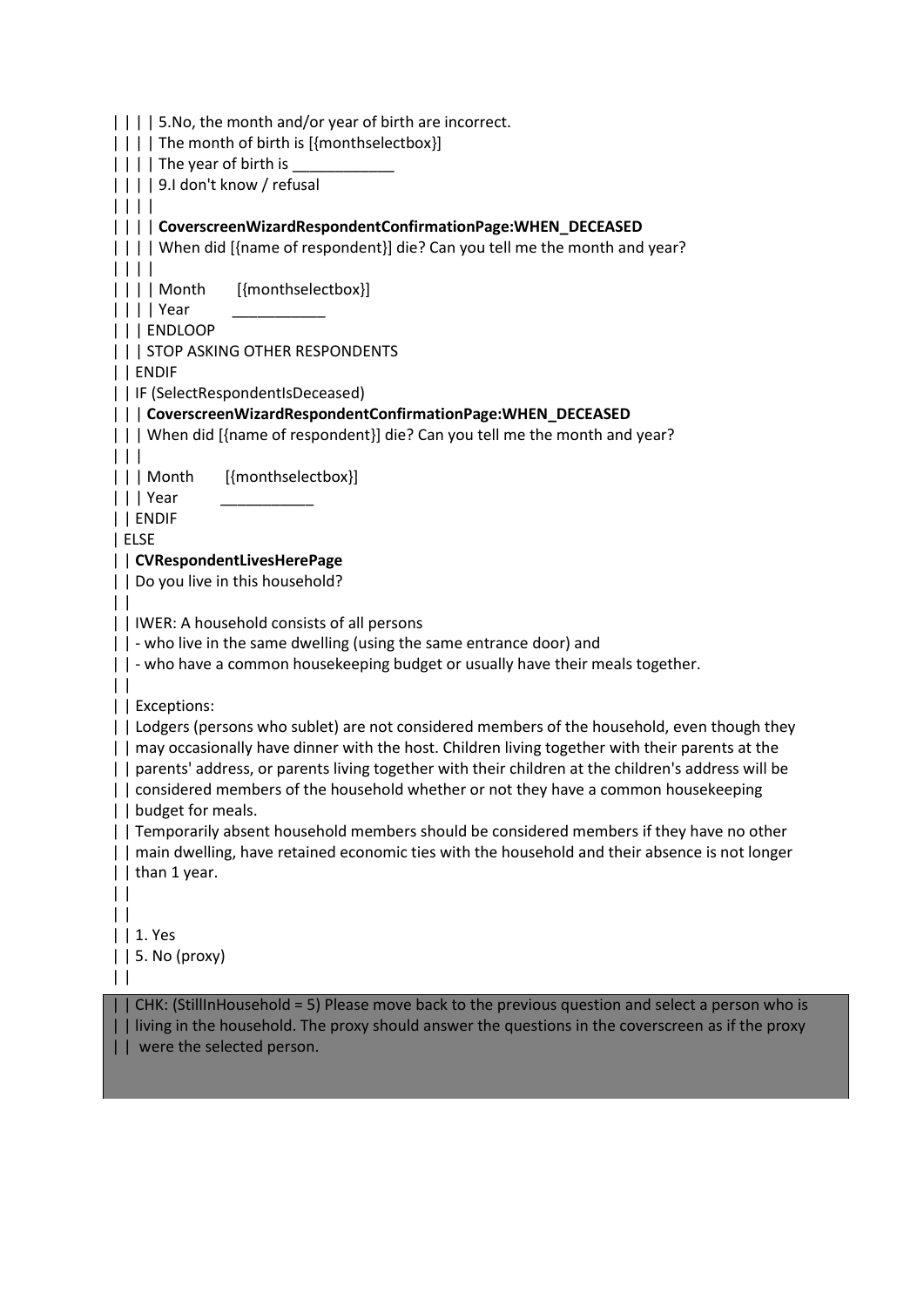| CoverscreenWizardNewCVRespondentPage                                                                                                                                                                                                                                                                                                                                                                                                 |
|--------------------------------------------------------------------------------------------------------------------------------------------------------------------------------------------------------------------------------------------------------------------------------------------------------------------------------------------------------------------------------------------------------------------------------------|
| Can you give me your personal details?<br>$\perp$                                                                                                                                                                                                                                                                                                                                                                                    |
| IWER: Please ask for name, month and year of birth, and gender                                                                                                                                                                                                                                                                                                                                                                       |
| Name<br>    First name Last name (optional)<br>[{monthselectbox}]<br>    Month<br>Year                                                                                                                                                                                                                                                                                                                                               |
| Gender<br>$ $   1. Male<br>2. Female                                                                                                                                                                                                                                                                                                                                                                                                 |
| CoverscreenWizardNewMembersPage                                                                                                                                                                                                                                                                                                                                                                                                      |
| In which month and year did you move into this household?                                                                                                                                                                                                                                                                                                                                                                            |
| [{monthselectbox}]<br>    Month<br>    Year                                                                                                                                                                                                                                                                                                                                                                                          |
| ENDIF<br><b>ENDLOOP</b>                                                                                                                                                                                                                                                                                                                                                                                                              |
| LOOP cnt: = 1 TO NUMBER NEW RESPONDENTS                                                                                                                                                                                                                                                                                                                                                                                              |
| CoverscreenWizardNewMembersPage                                                                                                                                                                                                                                                                                                                                                                                                      |
| Does anyone else live in this household?                                                                                                                                                                                                                                                                                                                                                                                             |
| IWER: A household consists of all persons<br>  - who live in the same dwelling (using the same entrance door) and<br>  - who have a common housekeeping budget or usually have their meals together.                                                                                                                                                                                                                                 |
| Exceptions:<br>  Lodgers (persons who sublet) are not considered members of the household, even though they<br>  may occasionally have dinner with the host. Children living together with their parents at the<br>  parents' address, or parents living together with their children at the children's address will be<br>considered members of the household whether or not they have a common housekeeping budget<br>  for meals. |
| Temporarily absent household members should be considered members if they have no other<br>  main dwelling, have retained economic ties with the household and their absence is not longer<br>than 1 year.                                                                                                                                                                                                                           |
| 1. Yes, there are more (new) household members<br>  5. No, there are no more (new) household members                                                                                                                                                                                                                                                                                                                                 |
| IF CoverscreenWizardRespondentConfirmationPage: IS_LIVING = 6                                                                                                                                                                                                                                                                                                                                                                        |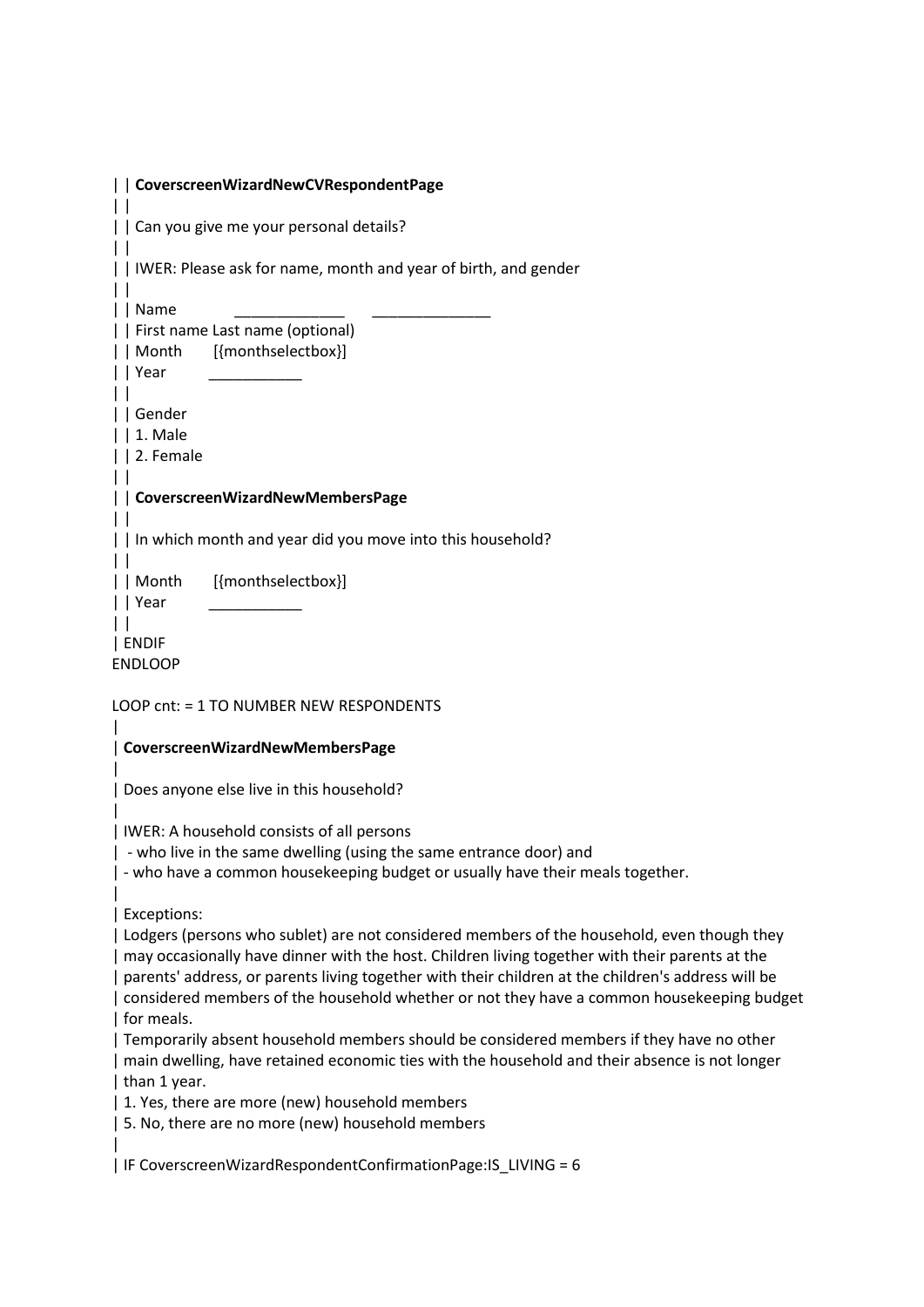| CoverscreenWizard                                                                              |
|------------------------------------------------------------------------------------------------|
| [{first name of respondent to be checked}] [{name of respondent}] has moved out since our last |
| visit. Do you know [{name}] address?                                                           |
| $\perp$                                                                                        |
| IWER: Try to get as much address information. If an address is unknown, or only partly known,  |
|                                                                                                |
| just                                                                                           |
| add the information you can gather.                                                            |
| $\perp$                                                                                        |
|                                                                                                |
|                                                                                                |
|                                                                                                |
| <b>ENDIF</b>                                                                                   |
|                                                                                                |
|                                                                                                |
| IF NewMember = $1$                                                                             |
| CoverscreenWizardNewMembersPage                                                                |
| Can you give me the name, month and year of birth and gender of this person?                   |
| Name                                                                                           |
| First name Last name (optional)                                                                |
| Month [{monthselectbox}]                                                                       |
|                                                                                                |
|                                                                                                |
| $\mathbf{L}$                                                                                   |
| Gender                                                                                         |
| $ $   1.Male                                                                                   |
| 2.Female                                                                                       |
| $\vert \vert$                                                                                  |
| CoverscreenWizardNewMembersPage                                                                |
|                                                                                                |
| In which month and year did you move into this household?                                      |
|                                                                                                |
| $\perp$                                                                                        |
| Month [{monthselectbox}]                                                                       |
| Year _____________                                                                             |
|                                                                                                |
| CoverscreenWizardNewMembersPage                                                                |
|                                                                                                |
| Looking at card 1, what was ^FL_HIS_HER relationship to you?                                   |
| By "parent-in-law" we mean the parent of a co residing partner, other parents-in-law (e.g.     |
|                                                                                                |
| parents of former partners) are to be coded as "other relatives".                              |
| $\vert \ \vert$                                                                                |
| 1. spouse or partner                                                                           |
| 2. spouse or partner                                                                           |
| $ $   3. child                                                                                 |
| $  $ 4. child-in-law                                                                           |
| $\vert$   5. parent                                                                            |
| 6. parent-in-law                                                                               |
| 7. sibling                                                                                     |
|                                                                                                |
| $ $   8. grandchild                                                                            |
| 9. Other relative (specify)                                                                    |
| 10. Other non-relative (specify) _________                                                     |
| 11. ex-spouse or ex-partner                                                                    |
| END IF                                                                                         |
| <b>ENDLOOP</b>                                                                                 |
|                                                                                                |